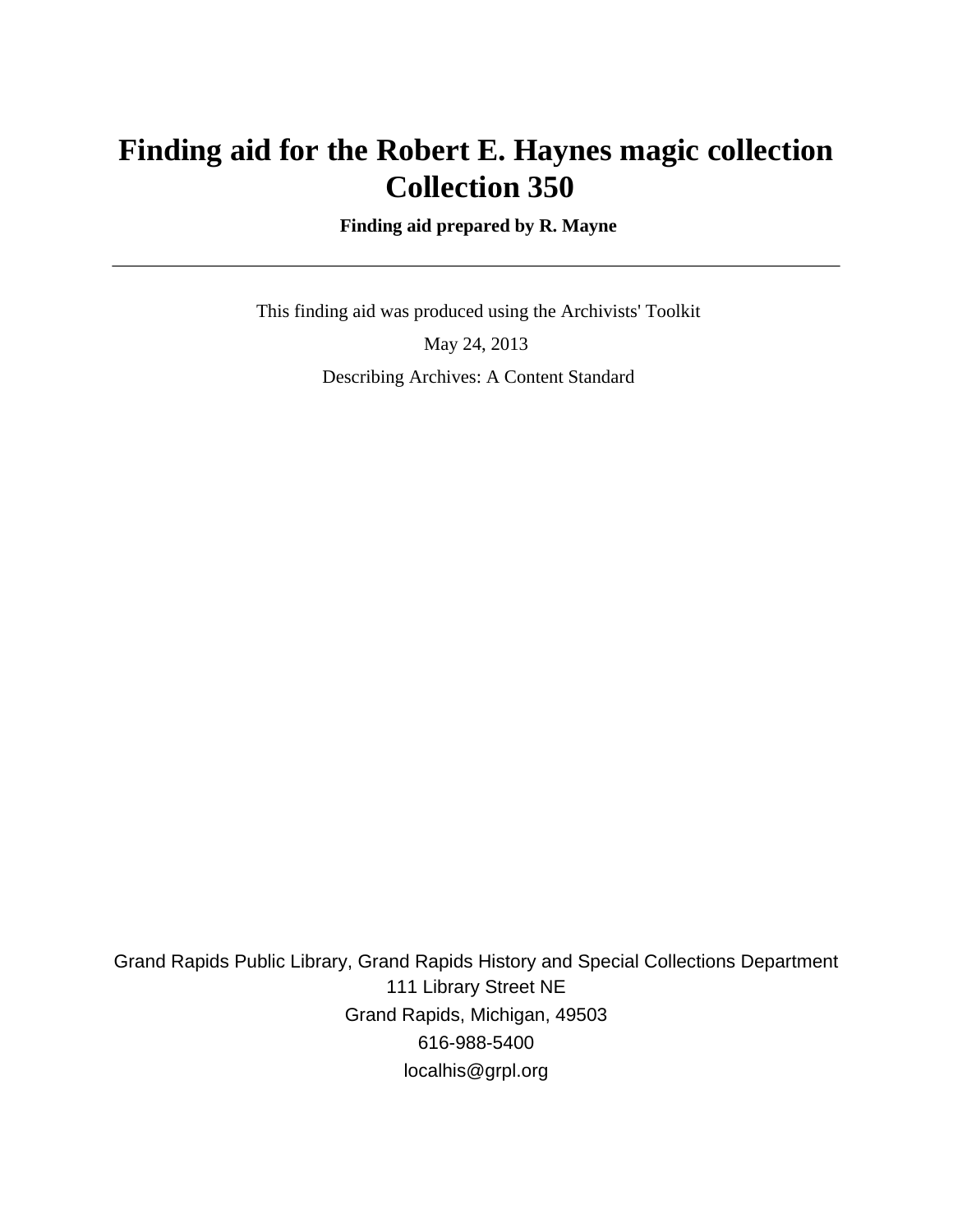## **Table of Contents**

 $\overline{\phantom{a}}$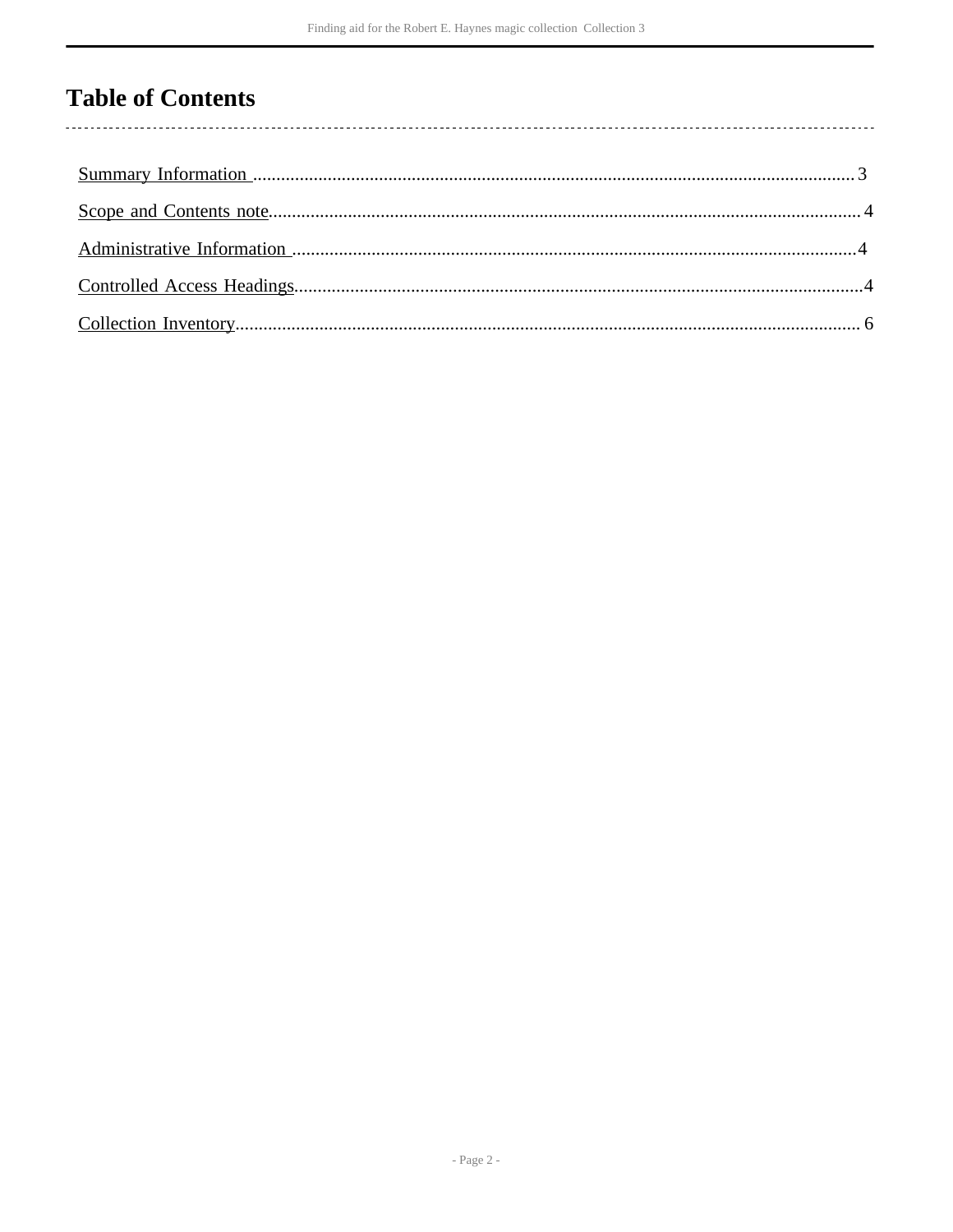# <span id="page-2-0"></span>**Summary Information**

| <b>Repository</b> | Grand Rapids Public Library, Grand Rapids History and Special<br><b>Collections Department</b>                                                                                                                                                                                                                                                                                                                     |
|-------------------|--------------------------------------------------------------------------------------------------------------------------------------------------------------------------------------------------------------------------------------------------------------------------------------------------------------------------------------------------------------------------------------------------------------------|
| <b>Title</b>      | Robert E. Haynes magic collection                                                                                                                                                                                                                                                                                                                                                                                  |
| Date [inclusive]  | 1920s - circa 1950s                                                                                                                                                                                                                                                                                                                                                                                                |
| <b>Extent</b>     | 1.5 Linear feet Two boxes                                                                                                                                                                                                                                                                                                                                                                                          |
| Language          | English                                                                                                                                                                                                                                                                                                                                                                                                            |
| <b>Abstract</b>   | This collection includes one scrapbook, containing information on Grand<br>Rapids, Michigan area magicians and the Robert E. Haynes family.<br>Included are newspaper clippings, photographs, ephemera and the<br>constitution and by-laws of the Grand Rapids Magician's Club. Other<br>items include a notebook of tricks and gigs, 1928-1937, oversize playing<br>cards and notes and diagrams on magic tricks. |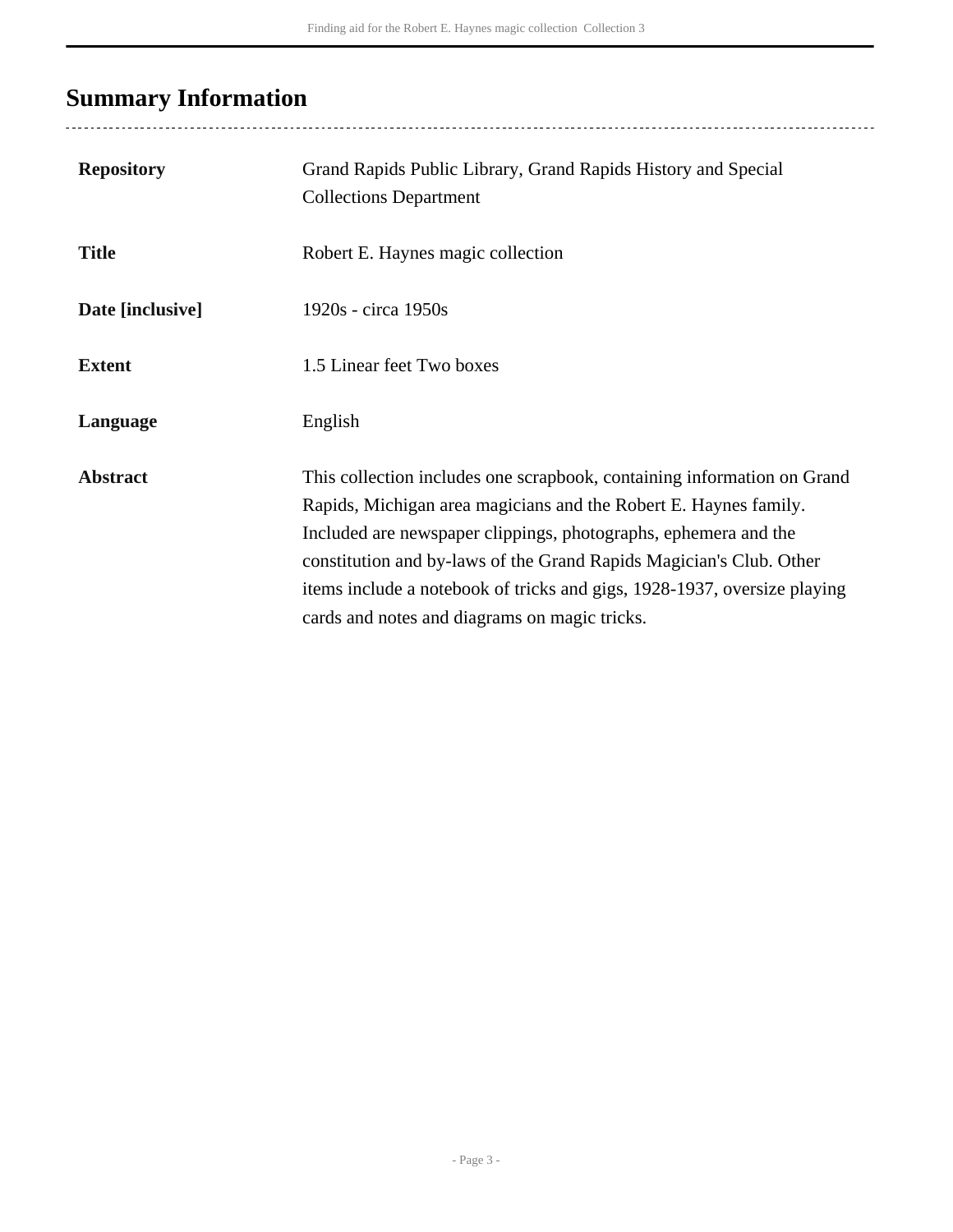## <span id="page-3-0"></span>**Scope and Contents note**

Included are the Constitution and By-Laws of the Grand Rapids Magician's Club, news clippings, photos, and ephemera. Other items in the collection include a notebook of tricks and gigs, 1928-1937. "Magical conceptions compiled and sketched by Robert E. Haynes …", n.d., including 1 photo. 5 oversized playing cards (4 aces and 1 duce, in an envelop with Arthur P. Felsman return address (envelop reuse?). A black envelop containing mostly loose notes / diagrams of magic tricks. Feb. 1943 letter to Haynes from son, "Bub".

## <span id="page-3-1"></span>**Administrative Information**

### **Publication Information**

Grand Rapids Public Library, Grand Rapids History and Special Collections Department

#### **Immediate Source of Acquisition note**

Michael J. Cronk, 2005, accession number 2005.048.

## <span id="page-3-2"></span>**Controlled Access Headings**

**Genre(s)**

scrapbooks

**Geographic Name(s)**

• Grand Rapids (Mich.) -- History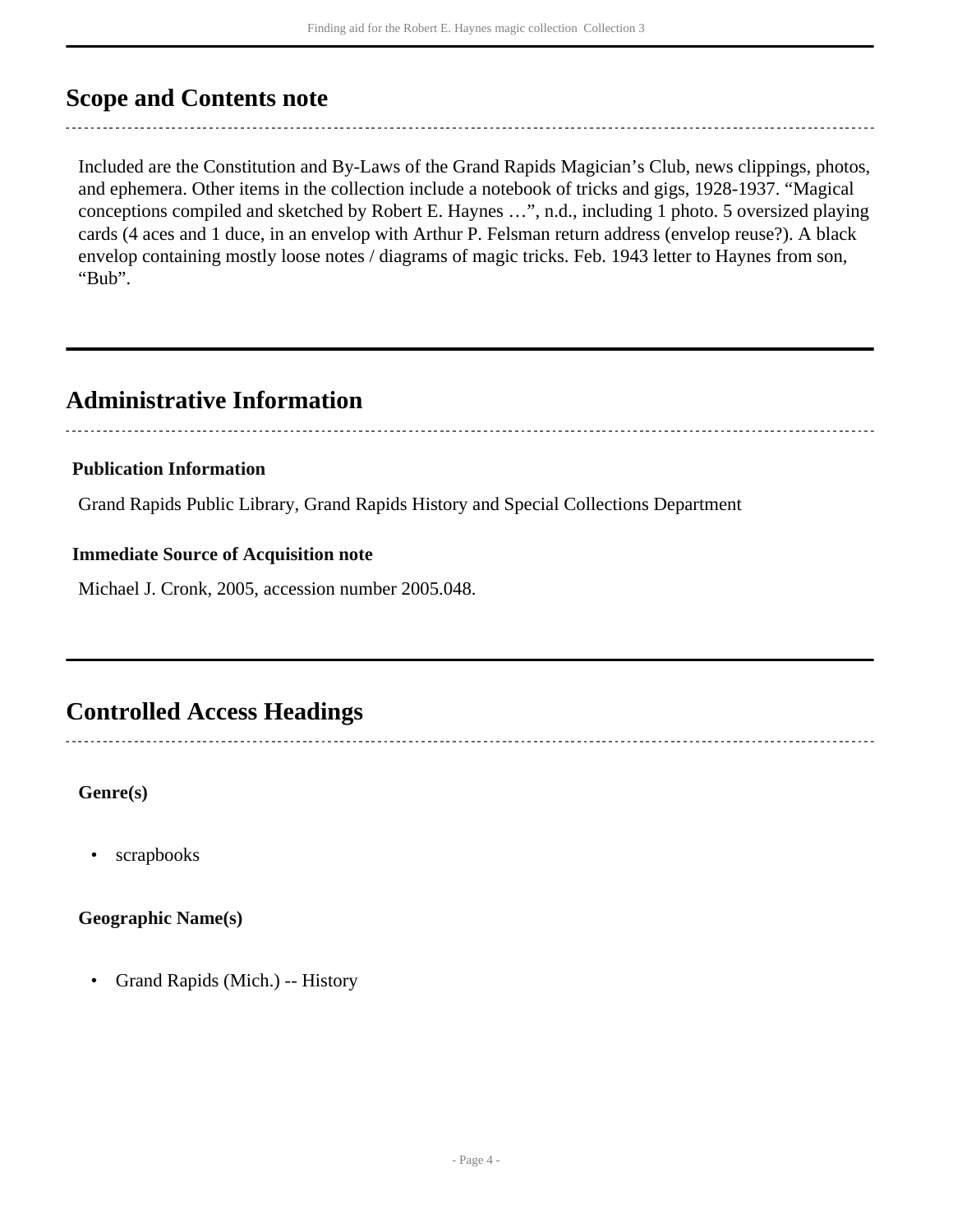### **Personal Name(s)**

• Haynes, Robert E

### **Subject(s)**

- Magic tricks -- Michigan -- Grand Rapids -- History
- Magicians -- Michigan -- Grand Rapids